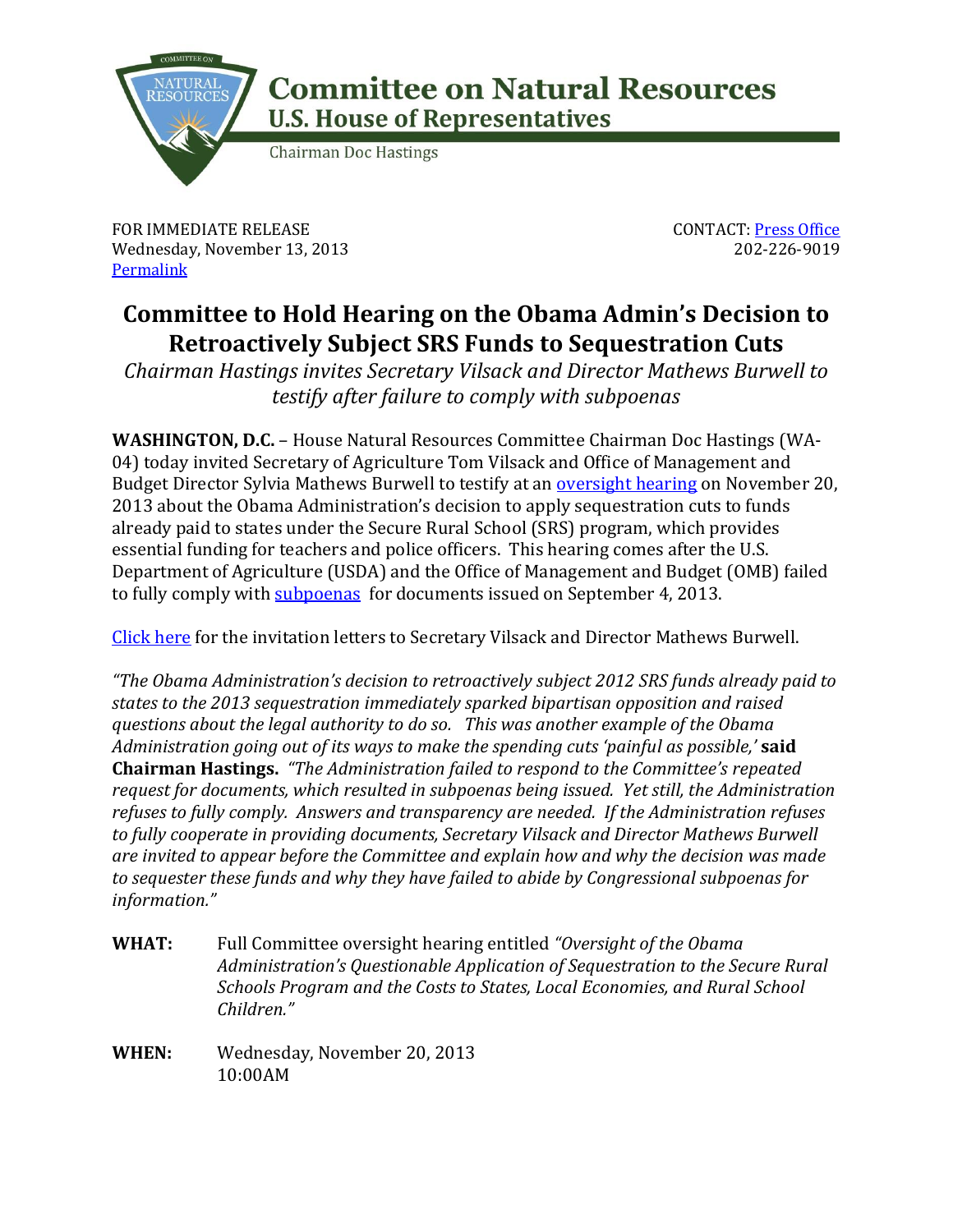## **Background**

Due to the continued inability of the federal government to manage National Forest lands and provide local communities with a meaningful share of revenues from timber receipts, Congress has approved SRS payments to provide rural counties with funds for teachers, schools, police officers, emergency services and infrastructure. The SRS program was extended through fiscal year 2012 as part of the "Moving Ahead for Progress in the 21st Century Act," that was signed into law by President Obama on July 6, 2012. The Department of Agriculture distributed \$323 million to 41 states in accordance with that law in January of this year. On March 19, 2013 the Obama Administration [announced,](http://naturalresources.house.gov/news/documentsingle.aspx?DocumentID=324873) citing the 2013 sequestration cuts, it was requesting repayment of \$17.9 million in SRS and 25% fund payments that had already been disbursed to states.

Thirty-one Members of Congress sent a bipartisa[n letter](http://naturalresources.house.gov/uploadedfiles/03-28-13lettertosecvilsack.pdf) to the USDA and OMB requesting that the repayment be halted and asked for a detailed explanation of the legal authority for demanding repayment of the funds. [State Governors](http://naturalresources.house.gov/UploadedFiles/11_4_13_Resourceful_Info_SRS_Letters_Gov.pdf) of both parties also informed the Administration that they would not repay the funds due to the questionable legal authority.

On May 20, 2013, Chairman Hastings sent oversight letters to the [USDA](http://naturalresources.house.gov/uploadedfiles/05.20.13_hastings_ltr_to_chief_tidwell.pdf) and [OMB](http://naturalresources.house.gov/uploadedfiles/05.20.13_hastings_ltr_to_dir_burwell.pdf) requesting documents and information on how this decision was reached and the legal authority. After receiving no response by the Committee's June 3rd deadline, initial follow up [letters](http://naturalresources.house.gov/uploadedfiles/hastingsletters07-18-13.pdf) were sent to the USDA and OMB on July 18<sup>th</sup>. Second follow u[p letters](http://naturalresources.house.gov/uploadedfiles/hastingsletters07-31-13.pdf) providing a final opportunity to comply voluntarily with the Committee's document requests were sent on July 31<sup>st.</sup> The same day, at a Full Committee [markup,](http://naturalresources.house.gov/calendar/eventsingle.aspx?EventID=344289) Chairman Hastings stated his plans to issue subpoenas if the Administration failed to respond in a timely manner.

On September 4, 2013 Chairman Hastings issued [subpoenas](http://naturalresources.house.gov/news/documentsingle.aspx?DocumentID=347606) to the USDA and OMB for documents. Since the September 18th subpoena deadline passed, the USDA produced 1049 pages of email communications and other documents, about 700 pages of which are copies of form letters. The OMB produced approximately 160 pages, consisting mostly of email communications between OMB and USDA and the Forest Service in January and February 2013.

The limited documents produced by the USDA and OMB raise significant questions about the rationale and legal authority behind the Obama Administration's decision to sequester SRS money paid to states in January 2013. For example, internal emails show that the Forest Service notified OMB in February that, based on advice from the Office of General Counsel, money already paid to the states would not be subject to the sequester.

On November 5th, the Committee sent additiona[l letters](http://naturalresources.house.gov/news/documentsingle.aspx?DocumentID=360388) reiterating the Committee's expectation of full compliance with the subpoenas and indicating the intention to hold an oversight hearing including testimony from Secretary Vilsack and Director Mathews Burwell.